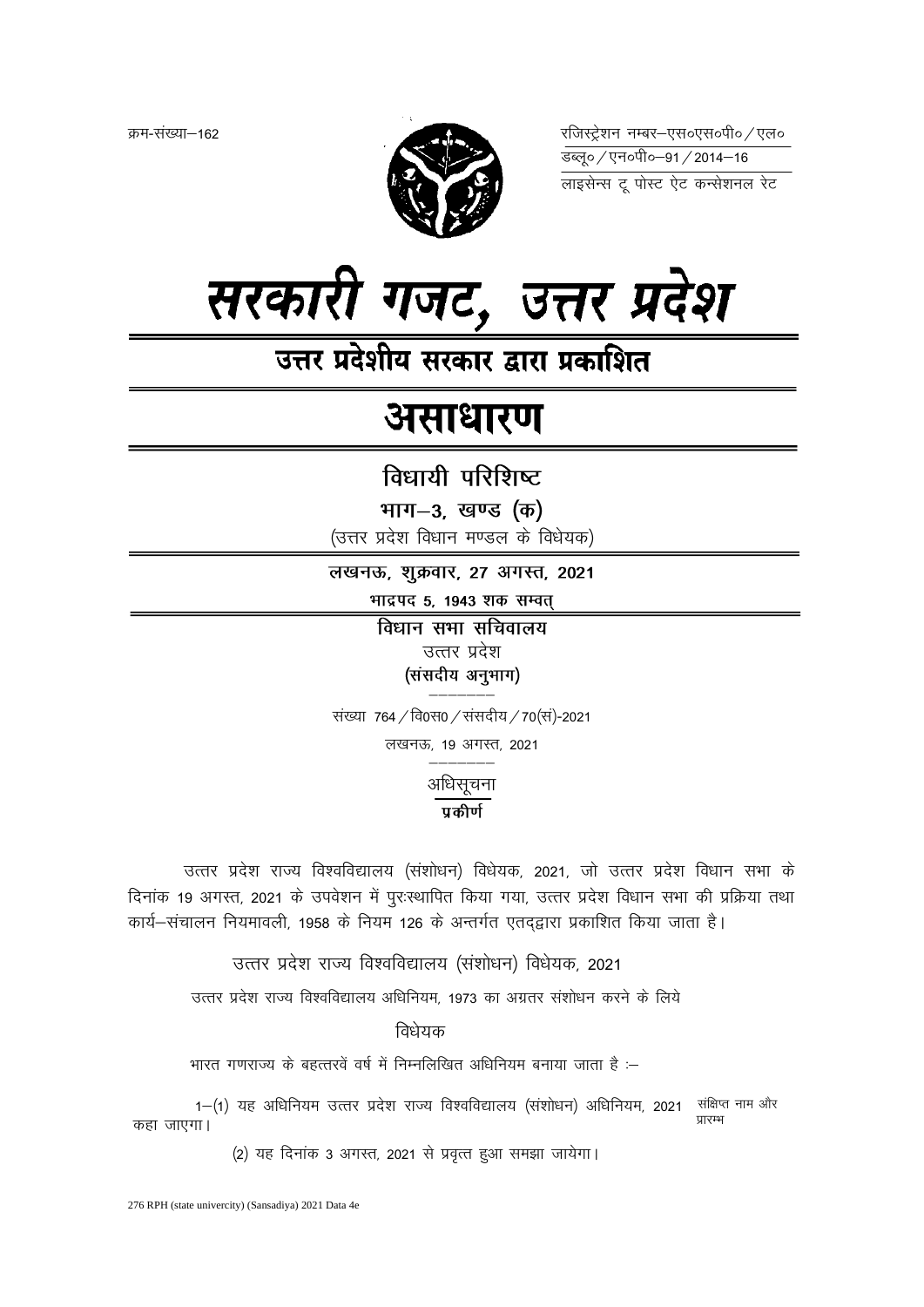अधिनियम संख्या

उत्तर प्रदेश

29 सन् 1974 द्वारा यथासंशोधित और पुनः अधिनियमित राष्ट्रपति अधिनियम संख्या 10, सन 1973 की धारा 4 का संशोधन

अनुसूची का संशोधन

निरसन और व्यावृत्ति

विश्वविद्यालय, सहारनपुर'' के स्थान पर शब्द ''माँ शाकुम्भरी विश्वविद्यालय, सहारनपुर'' रख दिये जायेंगे।

कहा गया है, की धारा 4 में, उपधारा (1-क) के खण्ड (झ) में, शब्द ''सहारनपुर राज्य

2-उत्तर प्रदेश राज्य विश्वविद्यालय अधिनियम, 1973, जिसे आगे "मूल अधिनियम"

3-मूल अधिनियम की अनुसुची में, उक्त अनुसुची के स्तम्भ संख्या 2 में क्रम संख्या 15 पर उपसंजात होने वाली प्रविष्टि के स्थान पर, शब्द ''सहारनपुर राज्य विश्वविद्यालय, सहारनपुर'', के स्थान पर, शब्द ''माँ शाकुम्भरी विश्वविद्यालय, सहारनपुर'' रख दिये जायेंगे।

4-(1) उत्तर प्रदेश राज्य विश्वविद्यालय (संशोधन) अध्यादेश, 2021 एतद्झारा निरसित किया जाता है। उत्तर प्रदेश अध्यादेश संख्या 5 सन् 2021

(2) ऐसे निरसन के होते हुए भी उपधारा (1) में निर्दिष्ट अध्यादेश द्वारा यथा संशोधित मूल अधिनियम के उपबंधों के अधीन कृत कोई कार्य या की गयी कोई कार्यवाही, इस अधिनियम द्वारा यथा संशोधित मूल अधिनियम के सह-प्रत्यर्थी उपबंधों के अधीन कृत या की गयी समझी जायेगी मानो इस अधिनियम के उपबंध सभी सारवान समयों में प्रवृत्त थे।

## —————— उद्देश्य और कारण

उत्तर प्रदेश राज्य विश्वविद्यालय अधिनियम, 1973 (राष्ट्रपति अधिनियम संख्या 10 सन् 1973), उत्तर प्रदेश में कतिपय विश्वविद्यालयों से सम्बन्धित विधियों में संशोधन करने तथा उन्हें समेकित करने के लिये अधिनियमित किया गया है। उत्तर प्रदेश राज्य विश्वविद्यालय (संशोधन) अधिनियम, 2019 (उत्तर प्रदेश अधिनियम संख्या 6 सन् 2019) के माध्यम से उक्त अधिनियम में संशोधन करके सहारनपुर जिला में 'सहारनपुर राज्य विश्वविद्यालय, सहारनपुर' की स्थापना की गयी है।

देवी शाकुम्भरी देवी का प्राचीन मंदिर सहारनपुर जिला में स्थित है जो भारत के प्रसिद्ध शक्तिपीठों में से एक है। माँ शाकुम्भरी देवी के प्रति जनसामान्य में अटूट श्रद्धा है। राज्य सरकार द्वारा स्थापित सहारनपुर राज्य विश्वविद्यालय, सहारनपुर को माँ शाकुम्भरी देवी को समर्पित करते हुये उक्त विश्वविद्यालय का नाम जनसामान्य की भावनाओं के अनुसार उनके नाम पर रखने का विनिश्चय किया गया है साथ ही उच्चतर शिक्षा के माध्यम से भारतीय संस्कृति एवं सभ्यता के उन्नयन में योगदान हेतू विश्वविद्यालय को सक्षम बनाया गया है। उपरोक्त को दृष्टिगत रखते हुये पूर्वोक्त अधिनियम की धारा 4 और अनुसूची में संशोधन 'सहारनपुर राज्य विश्वविद्यालय, सहारनपुर' का नाम परिवर्तित कर 'माँ शाकूम्भरी विश्वविद्यालय, सहारनपुर' किये जाने का विनिश्चय किया गया है।

चूंकि राज्य विधान मण्डल सत्र में नहीं था और पूर्वोक्त विनिश्चय को क्रियान्वित करने के लिए तुरन्त विधायी कार्यवाही की जानी आवश्यक थी, अतः राज्यपाल द्वारा दिनांक 3 अगस्त, 2021 को उत्तर प्रदेश राज्य विश्वविद्यालय (संशोधन) अध्यादेश, 2021 (उत्तर प्रदेश अध्यादेश संख्या 5 सन् 2021) प्रख्यापित किया गया।

यह विधेयक पूर्वोक्त अध्यादेश को प्रतिस्थापित करने के लिए पुरःस्थापित किया जाता है।

डॉ0 दिनेश शर्मा. उप मुख्यमंत्री।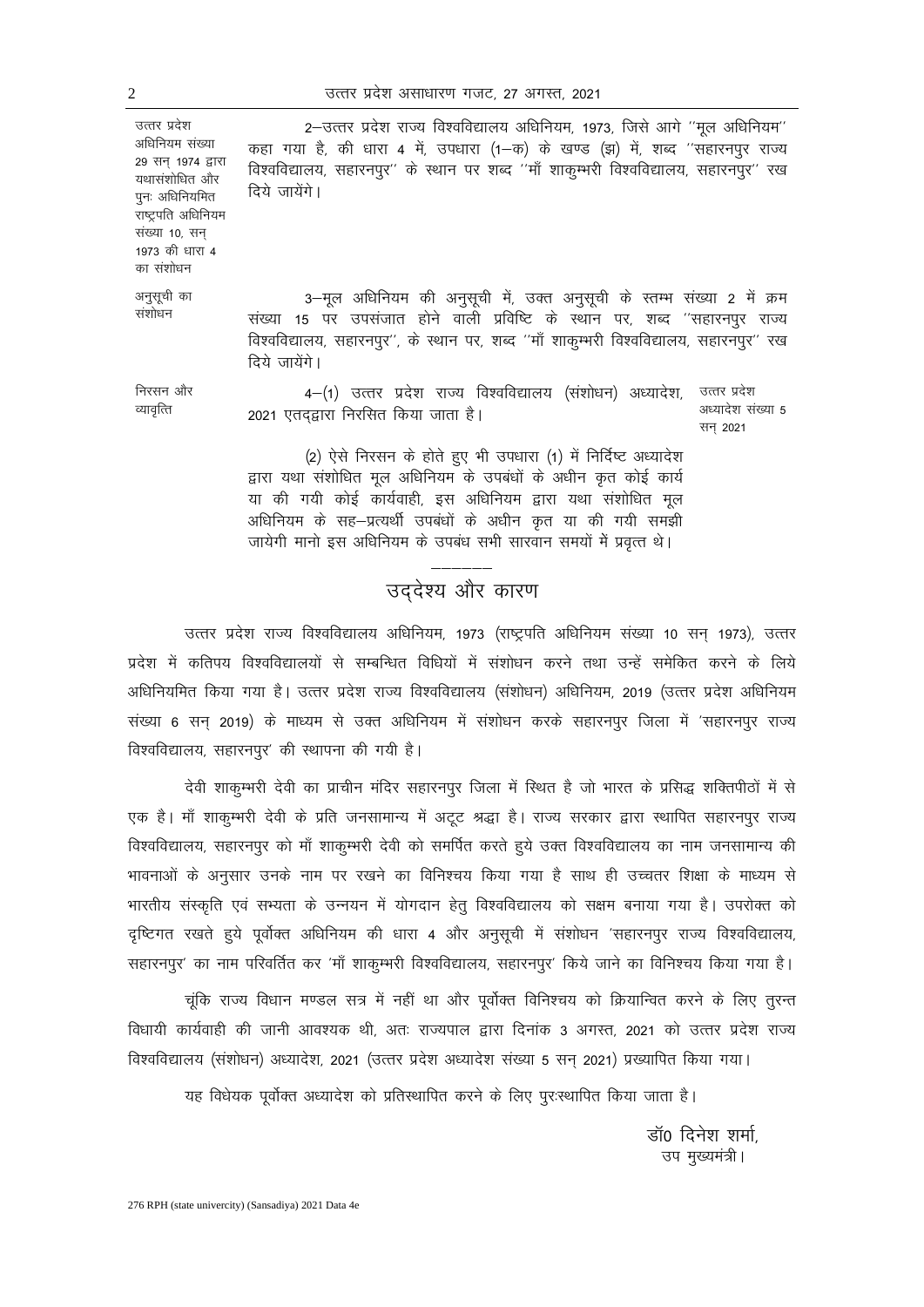उत्तर प्रदेश राज्य विश्वविद्यालय (संशोधन) विधेयक, 2021 द्वारा संशोधित की जाने वाली मूल अधिनियम की संगत धाराओं का उद्धरण।

## उत्तर प्रदेश राज्य विश्वविद्यालय अधिनियम, 1973

धारा 4 (1-क) उत्तर प्रदेश राज्य विश्वविद्यालय अधिनियम, 1973, जिसे आगे मूल अधिनियम कहा गया है, की धारा 4 में, उपधारा (1–क) में–

> $^{\prime\prime}$ (झ) एक विश्वविद्यालय, जिसे सहारनपुर राज्य विश्वविद्यालय, सहारनपुर के रूप में जाना  $\overline{\text{snd}}$ गाः $^{\prime\prime}$

| $15$ " | सहारनपुर राज्य विश्वविद्यालय, सहारनपुर | मुजफ्फरनगर, सहारनपुर और शामली<br>जिलें |
|--------|----------------------------------------|----------------------------------------|

अनुसूची

आज्ञा से, प्रदीप कुमार दुबे, प्रमुख सचिव।

#### UTTAR PRADESH SARKAR SANSADIYA KARYA ANUBHAG-1 ———

—————

No. 674/XC-S-1–21-44S-2021 *Dated Lucknow, August 27*, 2021 ———

#### **NOTIFICATION MISCELLANEOUS**

IN pursuance of the provisions of clause (3) of Article 348 of the Constitution, the Governor is pleased to order the publication of the following English translation of the UTTAR PRADESH RAJYA VISHWAVIDYALAYA (SANSODHAN) VIDHEYAK, 2021" introduced in the Uttar Pradesh Legislative Assembly on August 19, 2021.

THE UTTAR PRADESH STATE UNIVERSITIES (AMENDMENT) BILL, 2021

# A

### BILL

*to further amend the Uttar Pradesh State Universities Act*, 1973.

IT IS HEREBY enacted in the Seventy second Year of the Republic of India as follows:-

1. (1) This Act may be called the Uttar Pradesh State Universities (Amendment) Act, 2021.

(2) It shall be deemed to have come into force with effect from August 3, 2021.

2. In section 4 of the Uttar Pradesh State Universities Act, 1973, hereinafter referred to as the "Principal Act", in clause (i) of sub-section (1-A) *for* the words "Saharanpur State University, Saharanpur" the words "Maa Shakumbhari University, 10 of 1973 as Saharanpur" shall be *substituted*.

Amendment of section 4 of President's Act no. amended and reenacted by U.P. Act no. 29 of 1974

Short title and commencement